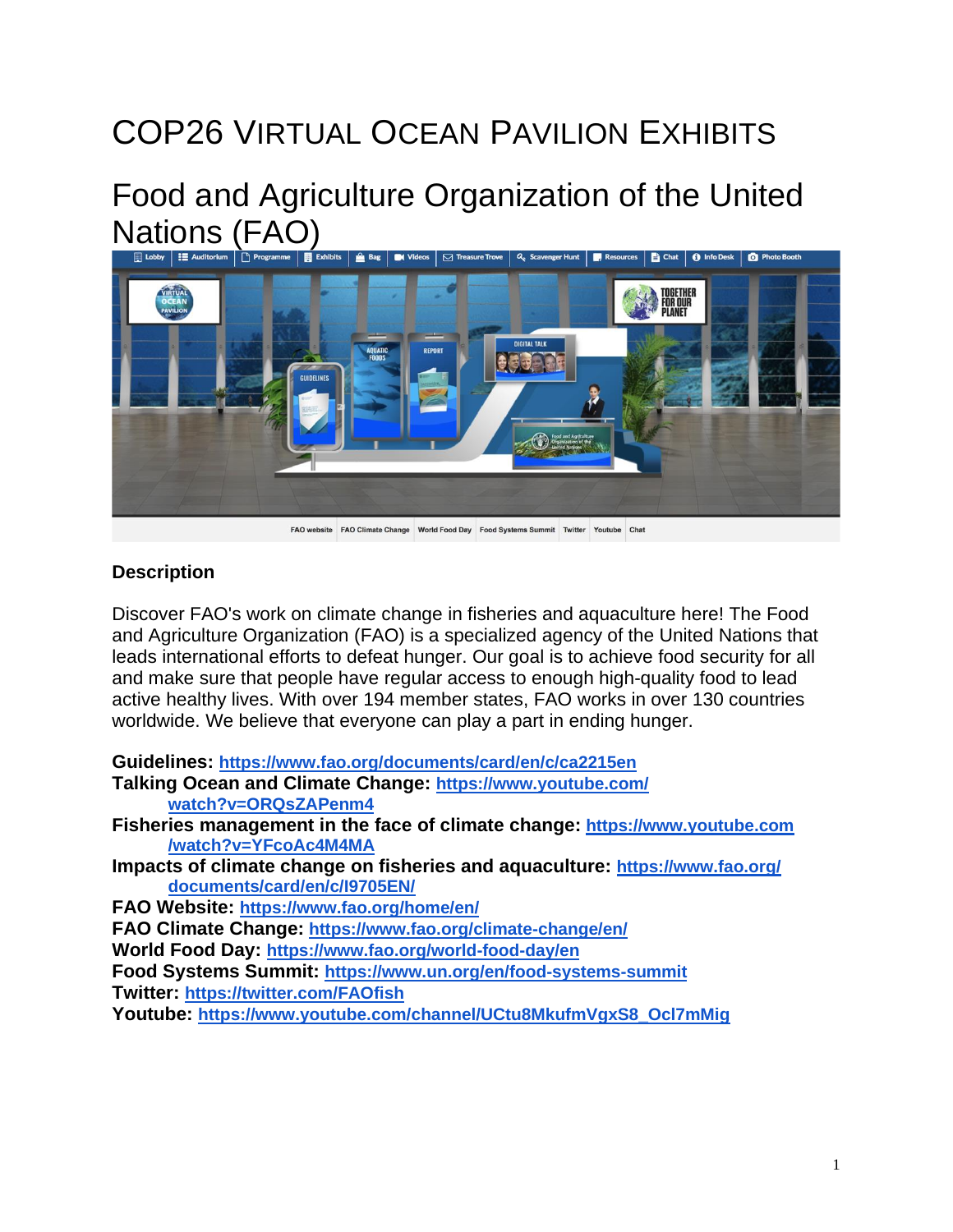### **Videos**

- 1. Nature-based solutions in aquatic food systems: pathways to climate resilience: [https://fao.zoom.us/rec/share/dgGlhrDnnQILmfIqrwFFuf0f29mKgr9jCIXkC9BO8Z](https://fao.zoom.us/rec/share/dgGlhrDnnQILmfIqrwFFuf0f29mKgr9jCIXkC9BO8ZGdS2eZKtTXclNQc3nJ1b7G.48Ol1_hNG9Q2i5c1) [GdS2eZKtTXclNQc3nJ1b7G.48Ol1\\_hNG9Q2i5c1](https://fao.zoom.us/rec/share/dgGlhrDnnQILmfIqrwFFuf0f29mKgr9jCIXkC9BO8ZGdS2eZKtTXclNQc3nJ1b7G.48Ol1_hNG9Q2i5c1)
- 2. Engaging the private sector in climate proofing aquatic food systems: [https://fao.zoom.us/rec/share/FrBGkH133MR30QnIsku\\_d5gwR6oi2elCAuJeMcn](https://fao.zoom.us/rec/share/FrBGkH133MR30QnIsku_d5gwR6oi2elCAuJeMcnqXy_4jr9_DfeC9O0SJrw9Ygs.cO5v2iICDqJMpbDu) [qXy\\_4jr9\\_DfeC9O0SJrw9Ygs.cO5v2iICDqJMpbDu](https://fao.zoom.us/rec/share/FrBGkH133MR30QnIsku_d5gwR6oi2elCAuJeMcnqXy_4jr9_DfeC9O0SJrw9Ygs.cO5v2iICDqJMpbDu)
- 3. Talking Oceans and Climate Change: <https://www.youtube.com/watch?v=ORQsZAPenm4>
- 4. SSF Open House June 4 Unpacking the SSF Guidelines: Building resilience for SSF post COVID-19: <https://www.youtube.com/watch?v=d4wcrmRJ54U>
- 5. International Forum on the Effects of Climate Change on Fisheries and Aquaculture: <https://www.fao.org/fishery/nems/41222/es>
- 6. FAO International Symposium on Fisheries Sustainability Session 6 Fisheries management in the face of a changing climate: <https://www.fao.org/webcast/home/en/item/5147/icode/>
- 7. Fisheries management in the face of climate change: <https://www.youtube.com/watch?v=YFcoAc4M4MA>
- 8. From traditional to innovative integrated aquaculture solutions: <https://www.youtube.com/watch?v=XfrJEKLR3OE>
- 9. GEF project in Chile: Strengthening the adaptive capacity to climate change in the fisheries and aquaculture sector of Chile: <https://www.youtube.com/watch?v=IyS3Z25zpBk>
- 10.GEF project in Chile: Interinstitutional seminar // Strengthening the adaptive capacity to climate change in the fisheries and aquaculture sector of Chile: <https://www.youtube.com/watch?v=mLhdkHQMJv0>
- 11.GEF project in Chile: Closing seminar // Strengthening the adaptive capacity to climate change in the fisheries and aquaculture sector of Chile: <https://www.youtube.com/watch?v=ckNOxnMQdWw>

## **Documents**

- 1. FAO\_FAO's work on climate change Fisheries and aquaculture 2020: [https://vepimg.b8cdn.com/uploads/vjfnew/6281/content/docs/1634803865fao](https://vepimg.b8cdn.com/uploads/vjfnew/6281/content/docs/1634803865fao-fao-rsquo-s-work-on-climate-change-ndash-fisheries-and-aquaculture-2020-pdf1634803865.pdf)[fao-rsquo-s-work-on-climate-change-ndash-fisheries-and-aquaculture-2020](https://vepimg.b8cdn.com/uploads/vjfnew/6281/content/docs/1634803865fao-fao-rsquo-s-work-on-climate-change-ndash-fisheries-and-aquaculture-2020-pdf1634803865.pdf) [pdf1634803865.pdf](https://vepimg.b8cdn.com/uploads/vjfnew/6281/content/docs/1634803865fao-fao-rsquo-s-work-on-climate-change-ndash-fisheries-and-aquaculture-2020-pdf1634803865.pdf)
- 2. FAO\_Impacts of climate change on fisheries and aquaculture: [https://vepimg.b8cdn.com/uploads/vjfnew/6281/content/docs/1634803945fao](https://vepimg.b8cdn.com/uploads/vjfnew/6281/content/docs/1634803945fao-impacts-of-climate-change-on-fisheries-and-aquaculture-pdf1634803945.pdf)[impacts-of-climate-change-on-fisheries-and-aquaculture-pdf1634803945.pdf](https://vepimg.b8cdn.com/uploads/vjfnew/6281/content/docs/1634803945fao-impacts-of-climate-change-on-fisheries-and-aquaculture-pdf1634803945.pdf)
- 3. FAO\_Addressing fisheries and aquaculture in National Adaptation Plans: [https://vepimg.b8cdn.com/uploads/vjfnew/6281/content/docs/1634804004fao](https://vepimg.b8cdn.com/uploads/vjfnew/6281/content/docs/1634804004fao-addressing-fisheries-and-aquaculture-in-national-adaptation-plans-pdf1634804004.pdf)[addressing-fisheries-and-aquaculture-in-national-adaptation-plans](https://vepimg.b8cdn.com/uploads/vjfnew/6281/content/docs/1634804004fao-addressing-fisheries-and-aquaculture-in-national-adaptation-plans-pdf1634804004.pdf)[pdf1634804004.pdf](https://vepimg.b8cdn.com/uploads/vjfnew/6281/content/docs/1634804004fao-addressing-fisheries-and-aquaculture-in-national-adaptation-plans-pdf1634804004.pdf)
- 4. FAO Adaptive management of fisheries in response to climate change: [https://vepimg.b8cdn.com/uploads/vjfnew/6281/content/docs/1634804066fao-](https://vepimg.b8cdn.com/uploads/vjfnew/6281/content/docs/1634804066fao-adaptive-management-of-fisheries-in-response-to-climate-change-pdf1634804066.pdf)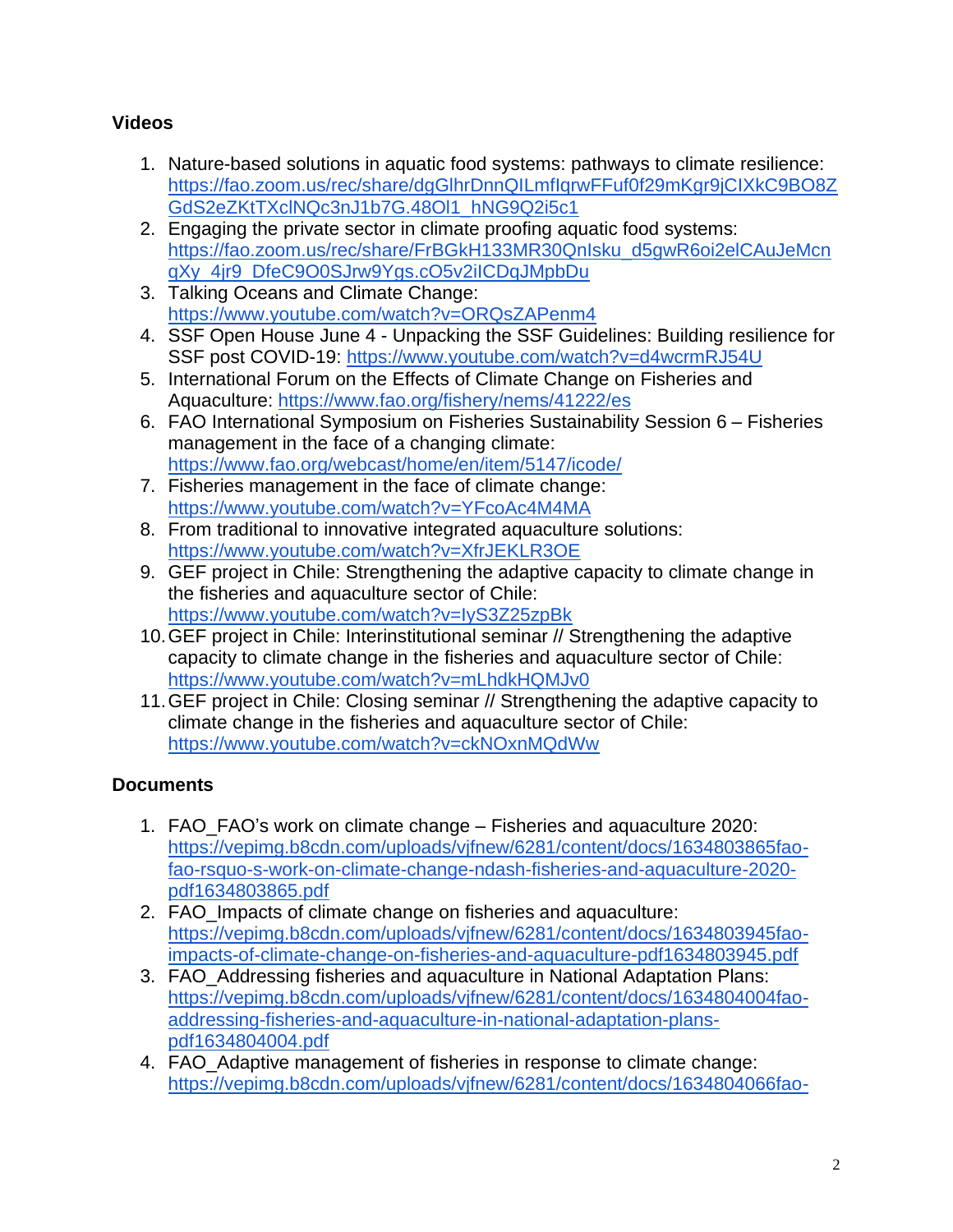[adaptive-management-of-fisheries-in-response-to-climate-change](https://vepimg.b8cdn.com/uploads/vjfnew/6281/content/docs/1634804066fao-adaptive-management-of-fisheries-in-response-to-climate-change-pdf1634804066.pdf)[pdf1634804066.pdf](https://vepimg.b8cdn.com/uploads/vjfnew/6281/content/docs/1634804066fao-adaptive-management-of-fisheries-in-response-to-climate-change-pdf1634804066.pdf)

- 5. FAO\_Recent advances in climate change vulnerability or risk assessments in the fisheries and aquaculture sector: [https://vepimg.b8cdn.com/uploads/vjfnew/6281/content/docs/1634804103fao](https://vepimg.b8cdn.com/uploads/vjfnew/6281/content/docs/1634804103fao-recent-advances-in-climate-change-vulnerability-or-risk-assessments-in-the-fisheries-and-aquaculture-sector-pdf1634804103.pdf)[recent-advances-in-climate-change-vulnerability-or-risk-assessments-in-the](https://vepimg.b8cdn.com/uploads/vjfnew/6281/content/docs/1634804103fao-recent-advances-in-climate-change-vulnerability-or-risk-assessments-in-the-fisheries-and-aquaculture-sector-pdf1634804103.pdf)[fisheries-and-aquaculture-sector-pdf1634804103.pdf](https://vepimg.b8cdn.com/uploads/vjfnew/6281/content/docs/1634804103fao-recent-advances-in-climate-change-vulnerability-or-risk-assessments-in-the-fisheries-and-aquaculture-sector-pdf1634804103.pdf)
- 6. FAO\_El Niño Southern Oscillation (ENSO) effects on fisheries and aquaculture: [https://vepimg.b8cdn.com/uploads/vjfnew/6281/content/docs/1634804152fao-el](https://vepimg.b8cdn.com/uploads/vjfnew/6281/content/docs/1634804152fao-el-nino-southern-oscillation-enso-effects-on-fisheries-and-aquaculture-pdf1634804152.pdf)[nino-southern-oscillation-enso-effects-on-fisheries-and-aquaculture](https://vepimg.b8cdn.com/uploads/vjfnew/6281/content/docs/1634804152fao-el-nino-southern-oscillation-enso-effects-on-fisheries-and-aquaculture-pdf1634804152.pdf)[pdf1634804152.pdf](https://vepimg.b8cdn.com/uploads/vjfnew/6281/content/docs/1634804152fao-el-nino-southern-oscillation-enso-effects-on-fisheries-and-aquaculture-pdf1634804152.pdf)
- 7. FAO Making climate-sensitive investments in agriculture Approaches, tools and selected experiences: [https://vepimg.b8cdn.com/uploads/vjfnew/6281/content/docs/1634804220fao](https://vepimg.b8cdn.com/uploads/vjfnew/6281/content/docs/1634804220fao-making-climate-sensitive-investments-in-agriculture-ndash-approaches-tools-and-selected-experiences-pdf1634804220.pdf)[making-climate-sensitive-investments-in-agriculture-ndash-approaches-tools](https://vepimg.b8cdn.com/uploads/vjfnew/6281/content/docs/1634804220fao-making-climate-sensitive-investments-in-agriculture-ndash-approaches-tools-and-selected-experiences-pdf1634804220.pdf)[and-selected-experiences-pdf1634804220.pdf](https://vepimg.b8cdn.com/uploads/vjfnew/6281/content/docs/1634804220fao-making-climate-sensitive-investments-in-agriculture-ndash-approaches-tools-and-selected-experiences-pdf1634804220.pdf)
- 8. FAO\_Report of the Expert Meeting on Ciguatera Poisoning: [https://vepimg.b8cdn.com/uploads/vjfnew/6281/content/docs/1634804242fao](https://vepimg.b8cdn.com/uploads/vjfnew/6281/content/docs/1634804242fao-report-of-the-expert-meeting-on-ciguatera-poisoning-pdf1634804242.pdf)[report-of-the-expert-meeting-on-ciguatera-poisoning-pdf1634804242.pdf](https://vepimg.b8cdn.com/uploads/vjfnew/6281/content/docs/1634804242fao-report-of-the-expert-meeting-on-ciguatera-poisoning-pdf1634804242.pdf)
- 9. FAO\_Capacity Building for Sustainable Fisheries and Aquaculture in Central Asia, Azerbaijan and Turkey: [https://vepimg.b8cdn.com/uploads/vjfnew/6281/content/docs/1634804427fao](https://vepimg.b8cdn.com/uploads/vjfnew/6281/content/docs/1634804427fao-capacity-building-for-sustainable-fisheries-and-aquaculture-in-central-asia-azerbaijan-and-turkey-pdf1634804427.pdf)[capacity-building-for-sustainable-fisheries-and-aquaculture-in-central-asia](https://vepimg.b8cdn.com/uploads/vjfnew/6281/content/docs/1634804427fao-capacity-building-for-sustainable-fisheries-and-aquaculture-in-central-asia-azerbaijan-and-turkey-pdf1634804427.pdf)[azerbaijan-and-turkey-pdf1634804427.pdf](https://vepimg.b8cdn.com/uploads/vjfnew/6281/content/docs/1634804427fao-capacity-building-for-sustainable-fisheries-and-aquaculture-in-central-asia-azerbaijan-and-turkey-pdf1634804427.pdf)
- 10.FAO\_Lessons learned and public policy recommendations on adaptation to climate change in artisanal fisheries and small-scale aquaculture in Chile: [https://vepimg.b8cdn.com/uploads/vjfnew/6281/content/docs/1634804452fao](https://vepimg.b8cdn.com/uploads/vjfnew/6281/content/docs/1634804452fao-lessons-learned-and-public-policy-recommendations-on-adaptation-to-climate-change-in-artisanal-fisheries-and-small-scale-aquaculture-in-chile-pdf1634804452.pdf)[lessons-learned-and-public-policy-recommendations-on-adaptation-to-climate](https://vepimg.b8cdn.com/uploads/vjfnew/6281/content/docs/1634804452fao-lessons-learned-and-public-policy-recommendations-on-adaptation-to-climate-change-in-artisanal-fisheries-and-small-scale-aquaculture-in-chile-pdf1634804452.pdf)[change-in-artisanal-fisheries-and-small-scale-aquaculture-in-chile](https://vepimg.b8cdn.com/uploads/vjfnew/6281/content/docs/1634804452fao-lessons-learned-and-public-policy-recommendations-on-adaptation-to-climate-change-in-artisanal-fisheries-and-small-scale-aquaculture-in-chile-pdf1634804452.pdf)[pdf1634804452.pdf](https://vepimg.b8cdn.com/uploads/vjfnew/6281/content/docs/1634804452fao-lessons-learned-and-public-policy-recommendations-on-adaptation-to-climate-change-in-artisanal-fisheries-and-small-scale-aquaculture-in-chile-pdf1634804452.pdf)
- 11.FAO\_Manual de capacitación en adaptación al cambio climático para pesca y acuicultura en Chile: [https://vepimg.b8cdn.com/uploads/vjfnew/6281/content/docs/1634804508fao](https://vepimg.b8cdn.com/uploads/vjfnew/6281/content/docs/1634804508fao-manual-de-capacitacion-en-adaptacion-al-cambio-climatico-para-pesca-y-acuicultura-en-chile-pdf1634804508.pdf)[manual-de-capacitacion-en-adaptacion-al-cambio-climatico-para-pesca-y](https://vepimg.b8cdn.com/uploads/vjfnew/6281/content/docs/1634804508fao-manual-de-capacitacion-en-adaptacion-al-cambio-climatico-para-pesca-y-acuicultura-en-chile-pdf1634804508.pdf)[acuicultura-en-chile-pdf1634804508.pdf](https://vepimg.b8cdn.com/uploads/vjfnew/6281/content/docs/1634804508fao-manual-de-capacitacion-en-adaptacion-al-cambio-climatico-para-pesca-y-acuicultura-en-chile-pdf1634804508.pdf)
- 12.FAO\_Manual para un sistema de monitoreo ambiental participativo en Chile: [https://vepimg.b8cdn.com/uploads/vjfnew/6281/content/docs/1634804605fao](https://vepimg.b8cdn.com/uploads/vjfnew/6281/content/docs/1634804605fao-manual-para-un-sistema-de-monitoreo-ambiental-participativo-en-chile-pdf1634804605.pdf)[manual-para-un-sistema-de-monitoreo-ambiental-participativo-en-chile](https://vepimg.b8cdn.com/uploads/vjfnew/6281/content/docs/1634804605fao-manual-para-un-sistema-de-monitoreo-ambiental-participativo-en-chile-pdf1634804605.pdf)[pdf1634804605.pdf](https://vepimg.b8cdn.com/uploads/vjfnew/6281/content/docs/1634804605fao-manual-para-un-sistema-de-monitoreo-ambiental-participativo-en-chile-pdf1634804605.pdf)
- 13.FAO\_Cambio climático-Guía para el facilitador del aprendizaje: [https://vepimg.b8cdn.com/uploads/vjfnew/6281/content/docs/1634804682fao](https://vepimg.b8cdn.com/uploads/vjfnew/6281/content/docs/1634804682fao-cambio-climatico-guia-para-el-facilitador-del-aprendizaje-pdf1634804682.pdf)[cambio-climatico-guia-para-el-facilitador-del-aprendizaje-pdf1634804682.pdf](https://vepimg.b8cdn.com/uploads/vjfnew/6281/content/docs/1634804682fao-cambio-climatico-guia-para-el-facilitador-del-aprendizaje-pdf1634804682.pdf)
- 14.FAO\_Cambio climático pesca y acuicultura: [https://vepimg.b8cdn.com/uploads/vjfnew/6281/content/docs/1634804756fao](https://vepimg.b8cdn.com/uploads/vjfnew/6281/content/docs/1634804756fao-cambio-climatico-pesca-y-acuicultura-pdf1634804756.pdf)[cambio-climatico-pesca-y-acuicultura-pdf1634804756.pdf](https://vepimg.b8cdn.com/uploads/vjfnew/6281/content/docs/1634804756fao-cambio-climatico-pesca-y-acuicultura-pdf1634804756.pdf)